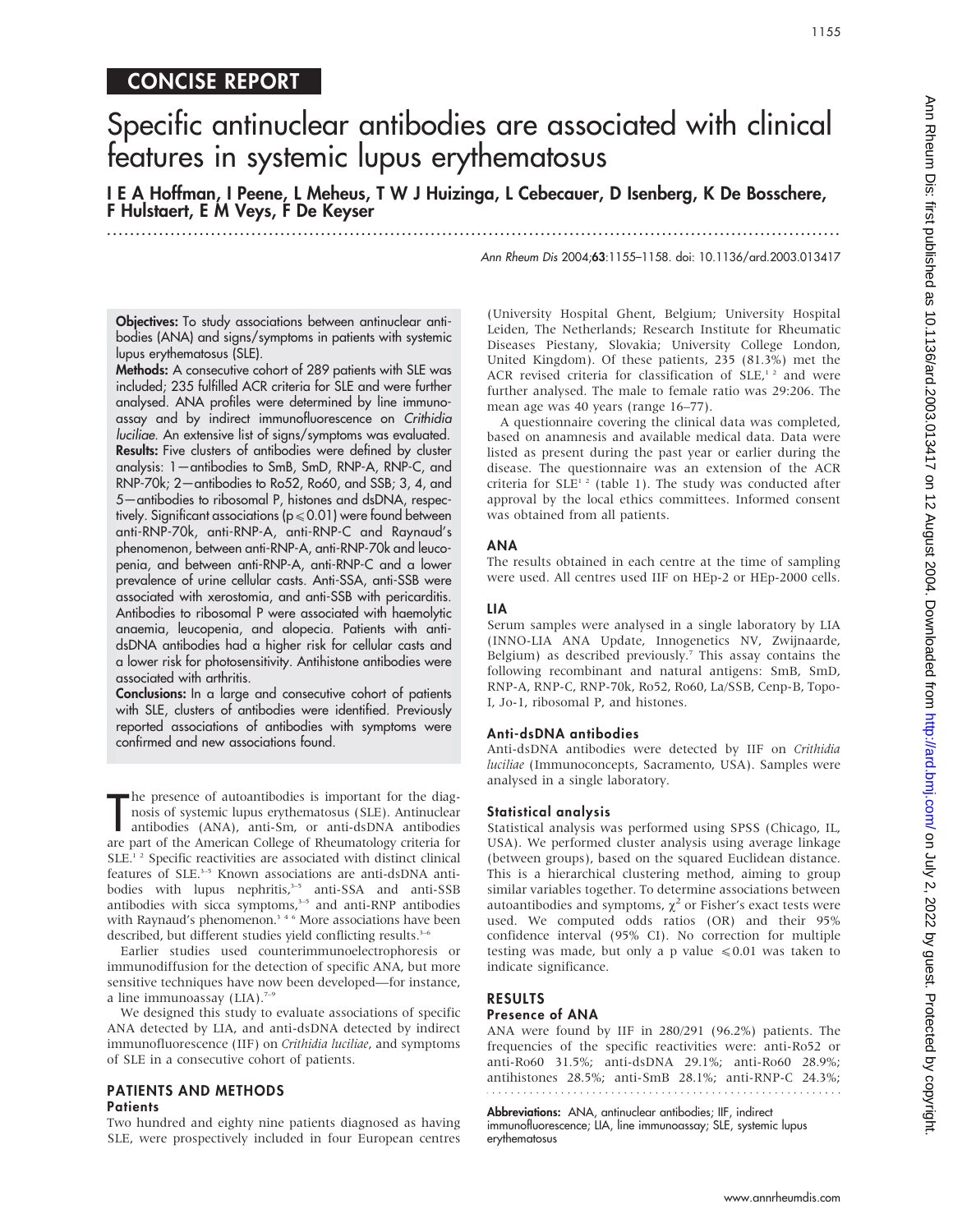Table 1 Prevalence of the different symptoms during the year before sampling and during the entire course of the disease

| Symptom                               | Prevalence<br>past year (%) | Frequency<br>ever (%) |
|---------------------------------------|-----------------------------|-----------------------|
| Cutaneous symptoms                    | 74.2                        | 93.3                  |
| Butterfly rash                        | 33.0                        | 68.0                  |
| Photosensitivity                      | 29.3                        | 60.7                  |
| Alopecia                              | 27.2                        | 57.1                  |
| Oral ulcers                           | 13.3                        | 30.6                  |
| Localised discoid rash                | 10.6                        | 26.1                  |
| Disseminated discoid rash             | 6.4                         | 13.7                  |
| Generalised erythema                  | 4.3                         | 13.7                  |
| Genital ulcers                        | 4.3                         | 6.3                   |
| Subacute cutaneous LE                 | 2.6                         | 3.4                   |
| Chilblains                            | 1.3                         | 1.3                   |
| Lupus profundus                       | 0.7                         | 1.4                   |
| Sicca symptoms                        | 25.0                        | 28.0                  |
| Xerostomia                            | 22.2                        | 25.6                  |
| Xerophthalmia                         | 19.8                        | 22.7                  |
| General symptoms                      | 76.3                        | 92.3                  |
| Fatigue                               | 67.0                        | 85.5                  |
| Raynaud's phenomenon                  | 40.3                        | 47.8                  |
| Fever                                 | 16.7                        | 66.2                  |
| Musculoskeletal symptoms              | 74.4                        | 97.0                  |
| Arthralgia                            | 69.1                        | 91.7                  |
| Arthritis                             | 36.4                        | 76.4                  |
| Myalgia                               | 36.3                        | 54.1                  |
| Serositis                             | 16.9                        | 47.9                  |
| Pleuritis                             | 12.1                        | 39.2                  |
| Pericarditis                          | 5.8                         | 24.9                  |
| Renal symptoms                        | 32.4                        | 58.9                  |
| Proteinuria                           | 29.7<br>21.8                | 57.2<br>48.3          |
| Glomerulonephritis*<br>Cellular casts | 15.6                        | 45.1                  |
| Neurological symptoms                 | 39.8                        | 60.1                  |
| Headache                              | 23.4                        | 37.6                  |
| Concentration disorder                | 17.6                        | 25.0                  |
| Depression                            | 12.4                        | 20.1                  |
| Encephalopathy                        | 5.5                         | 9.3                   |
| Seizures                              | 5.4                         | 12.7                  |
| Cerebrovascular accident              | 2.4                         | 10.2                  |
| Psychosis                             | 2.4                         | 7.9                   |
| Peripheral neuropathy                 | 1.8                         | 6.7                   |
| Cranial neuropathy                    | 1.2                         | 1.2                   |
| Transverse myelitis                   | 0.6                         | 1.9                   |
| Haematological symptoms               | 58.6                        | 84.3                  |
| Lymphopenia                           | 41.7                        | 65.9                  |
| Leucopenia                            | 34.5                        | 67.0                  |
| Thrombopenia                          | 11.7                        | 36.2                  |
| Haemolytic anaemia                    | 8.6                         | 22.6                  |
| Thrombosis                            | 3.0                         | 13.2                  |
| Recurrent abortion                    | 0                           | 6.3                   |

anti-RNP-A 20.4%; anti-Ro52 18.7%; reactivity with at least two RNP determinants 18.3%; anti-SSB 14.5%; anti-SmD 13.6%; anti-RNP-70k 13.2%; antiribosomal P 12.3%; anti-Cenp-B 2.6%; anti-Topo-I 2.6%; anti-Jo1 1.3%. Antibodies to

# Cenp-B, Topo-I, and Jo-1 were not considered further, because of their low frequencies.

### Presence of clinical symptoms

Table 1 lists the frequencies of clinical symptoms. Only symptoms occurring in more than 10% of the patients during the past year and in more than 15% of the patients ever were analysed.

# Identification of clusters of antibodies

Using cluster analysis, we identified five clusters of antibodies. Cluster 1 consisted of antibodies to SmB, SmD, RNP-A, RNP-C, RNP-70k; cluster 2 consisted of antibodies to Ro52, Ro60, and SSB; clusters 3, 4, and 5 consisted of antibodies to ribosomal P, histones, and dsDNA, respectively (fig 1).

## Associations of antibodies with symptoms

Table 2 lists the associations of antibodies with symptoms; corresponding OR and 95% CI are given. Only strong  $(p<0.001)$  associations are discussed here. At least one antibody of cluster 1 was found in 36.5% of the patients; such a pattern was associated with Raynaud's phenomenon (past year or ever). The highest OR was found when anti-RNP-70k was present. At least one antibody of cluster 2 was found in 32.3% of the patients and this was associated with xerostomia ever. Furthermore, anti-RNP-A was associated with leucopenia past year, while antiribosomal P was associated with haemolytic anaemia and alopecia past year.

### **DISCUSSION**

The generation of autoantibodies is an important feature of SLE. Several studies have demonstrated that specific ANA are associated with different symptoms of SLE. $3-5$  10 In this study, we used a new multiparameter assay (LIA) for the detection of specific ANA. This is a more sensitive technique than immunodiffusion, and also allows for detection of fine reactivities to the different determinants of Sm (SmB and SmD), RNP (RNP-A, RNP-C, and RNP-70k), and SSA (Ro52 and Ro60).<sup>79</sup> It has already been suggested that autoantibody profiles might be a valuable alternative for individual autoantibodies. However, earlier studies used profiles generated only on the basis of pathophysiological considerations.5 Using cluster analysis, we defined five clusters of autoantibodies. Antibodies to the different determinants of the Sm/RNP system clustered together early. A second cluster was formed by Ro52, Ro60, and SSB, which is in accordance with studies using classical methods.10 11 The other clusters consisted of individual antibodies—namely, antiribosomal P, antihistone, and antidsDNA antibodies. The frequency of anti-dsDNA antibodies in our cohort is low compared with that in other studies.<sup>4</sup> This may be explained by the cross sectional character of



Figure 1 Cluster analysis, identifying clusters of autoantibodies (dendrogram). The scale indicates the distance level between the different variables. Two clusters of autoantibodies are formed early: cluster 1 is formed by RNP-70, RNP-A, SmB, RNP-C, and SmD; cluster 2 is formed by Ro52, SSB, and Ro60; while the other antibodies do not cluster early and are therefore considered to be a cluster by themselves: cluster 3 consists of ribosomal P, cluster 4 consists of histones, and cluster 5 consists of dsDNA.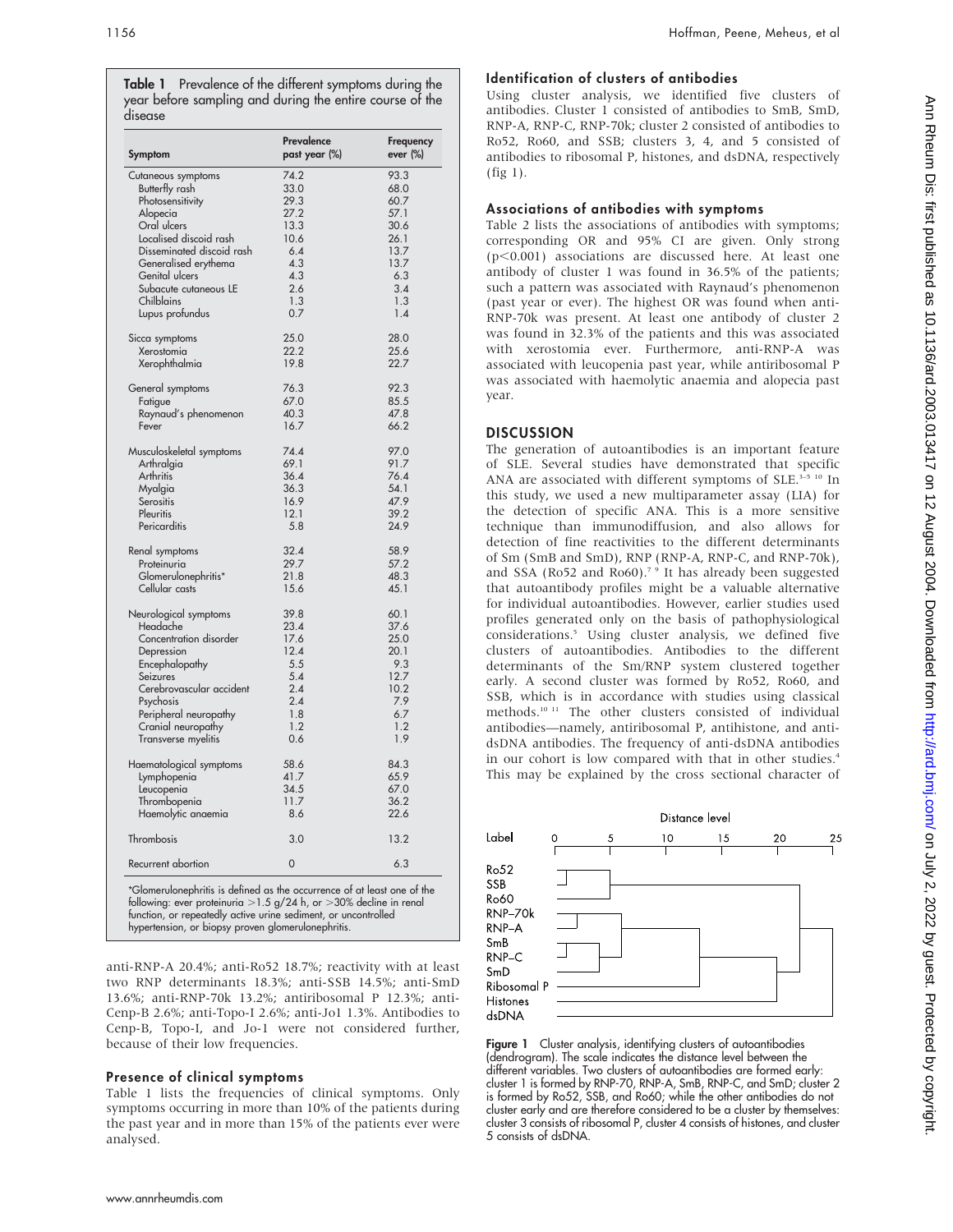| Antibody                         | <b>Associated symptom</b>      | <b>OR</b> | 95% CI for OR         |
|----------------------------------|--------------------------------|-----------|-----------------------|
| p Value $\leqslant 0.001$        |                                |           |                       |
| RNP-70k                          | Raynaud's phenomenon past year | 19.5      | 4.4 to 86.2           |
| RNP-70k                          | Raynaud's phenomenon ever      | 15.3      | $3.5$ to 67.1         |
| Ribosomal P                      | Haemolytic anaemia past year   | 8.6       | 2.5 to 28.8           |
| RNP-A                            | Raynaud's phenomenon ever      | 7.3       | 3.1 to 17.6           |
| RNP-A                            | Raynaud's phenomenon past year | 7.0       | 3.1 to 15.8           |
| At least 2 RNP reactivities      | Raynaud's phenomenon past year | 5.6       | 2.4 to 12.7           |
| At least 2 RNP reactivities      | Raynaud's phenomenon ever      | 5.0       | 2.1 to 11.6           |
| Ribosomal P                      | Alopecia past year             | 4.4       | 1.7 to 11.2           |
| At least 2 RNP reactivities      | Fever past year                | 3.8       | 1.6 to 8.8            |
| At least 1 antibody of cluster 1 | Raynaud's phenomenon past year | 3.6       | 2.0 to 6.7            |
| At least 1 antibody of cluster 2 | Xerostomia ever                | 3.4       | 1.6 to $7.1$          |
| RNP-A                            | Leucopenia past year           | 3.2       | $1.5 \text{ to } 6.5$ |
| At least 1 antibody of cluster 1 | Raynaud's phenomenon ever      | 2.8       | $1.5 \text{ to } 5.0$ |
| p Value $\leqslant 0.01$         |                                |           |                       |
| <b>SSB</b>                       | Pericarditis past year         | 7.1       | 1.9 to 26.7           |
| Ribosomal P                      | Haemolytic anaemia ever        | 4.2       | 1.5 to 11.6           |
| <b>SSB</b>                       | Xerostomia ever                | 4.0       | 1.6 to 10.0           |
| <b>SSB</b>                       | Xerostomia past year           | 3.6       | 1.4 to 9.3            |
| RNP-A                            | Arthralgia past year           | 3.4       | 1.4 to 8.6            |
| RNP-70k                          | Leucopenia past year           | 3.4       | $1.4 \text{ to } 8.0$ |
| Ribosomal P                      | Leucopenia past year           | 3.4       | 1.4 to 8.0            |
| At least 2 RNP reactivities      | Leucopenia past year           | 3.2       | $1.5$ to 6.6          |
| At least 1 antibody of cluster 2 | Xerostomia past year           | 3.2       | $1.5 \text{ to } 6.8$ |
| Ro52 or Ro60                     | Xerostomia ever                | 3.1       | $1.5$ to 6.4          |
| <b>Ro60</b>                      | Xerostomia ever                | 3.1       | $1.5$ to 6.4          |
| dsDNA                            | Cellular casts past year       | 3.1       | 1.4 to $7.1$          |
| At least 2 RNP reactivities      | Arthritis past year            | 3.1       | 1.4 to $6.6$          |
| Ro52 or Ro60                     | Xerostomia past year           | 2.9       | $1.3 \text{ to } 6.1$ |
| At least 1 antibody of cluster 2 | Xerophthalmia ever             | 2.7       | $1.3 \text{ to } 5.8$ |
| <b>Ro60</b>                      | Xerostomia past year           | 2.7       | $1.3 \text{ to } 5.8$ |
| At least 1 antibody of cluster 2 | Pericarditis ever              | 2.5       | 1.2 to 5.2            |
| RNP-C                            | Raynaud's phenomenon past year | 2.5       | 1.3 to 4.9            |
| At least 1 antibody of cluster 1 | Butterfly rash ever            | 2.4       | 1.2 to 4.5            |
| <b>Histones</b>                  | Arthritis past year            | 2.3       | 1.2 to 4.4            |
| RNP-70k                          | Fatigue ever                   | 1.2       | $1.1$ to $1.3$        |
| dsDNA                            | Photosensitivity ever*         | 0.4       | $0.2$ to $0.7$        |
| RNP-A                            | Cellular casts ever*           | 0.3       | 0.1 to 0.7            |
| RNP-C                            | Cellular casts ever*           | 0.3       | $0.1$ to $0.7$        |

our study: a consecutive cohort of patients with SLE seen at the participating clinics was included, regardless of disease activity or disease duration.

We then looked for associations of antibodies and clusters of antibodies with clinical signs/symptoms of SLE. Because we did not correct for multiple comparisons, the p values obtained should be interpreted with caution.

Previous studies found that anti-Sm antibodies were associated with oral ulcers, a lower prevalence of sicca symptoms, Raynaud's phenomenon, thrombopenia, and leucopenia.4 6 10 We could not confirm these associations.

We confirmed the previously reported association between anti-RNP antibodies and Raynaud's phenomenon (past year and ever).<sup>4-6</sup> Also, significance was maintained when antibodies towards the individual RNP subparticles were considered. Consistent with earlier findings,<sup>6</sup> we found an association between anti-RNP antibodies and arthritis (past year). Associations of renal disease with anti-RNP antibodies have been reported but remain controversial.<sup>12 13</sup> In the present study, both anti-RNP-A and RNP-C antibodies were associated with a lower risk for urine cellular casts ever. Associations between antibodies to individual RNP subparticles and renal disease have not yet been reported. Other new associations concerning anti-RNP antibodies are the associations with fever and leucopenia during the past year and with malar rash ever. When considering the cluster Sm/ RNP, patients with at least one antibody of the cluster had a higher risk for Raynaud's phenomenon (past year and ever) and butterfly rash (ever).

We confirmed the well known associations of anti-SSA antibodies (defined as antibodies to Ro52 or Ro60 $^7$ ) with xerostomia (past year and ever), $3-5$  but associations with xerophthalmia were not statistically significant. Looking at the individual antibodies we found a significant association between xerostomia and anti-Ro60 antibodies. We could not demonstrate the associations with subacute cutaneous lesions previously described.<sup>4</sup> This is probably because of the low frequency of subacute cutaneous lesions in our patients. The association between anti-SSA and photosensitivity, which remains controversial, $4^{14}$  could not be confirmed. We confirmed the association between anti-SSB antibodies and xerostomia (past year and ever), while again the association with xerophthalmia was not significant.<sup>3 5</sup> Consistent with earlier reports,<sup>4</sup> we found an association between anti-SSB antibodies and pericarditis (past year). The presence of one of the three antibodies of the SSA/SSB cluster was associated with xerostomia (past year and ever), with xerophthalmia (ever), and with pericarditis (ever).

We confirmed associations of antiribosomal P antibodies and haematological disorders,<sup>15</sup> more precisely with haemolytic anaemia (past year and ever) and leucopenia (past year). The association between antiribosomal P and alopecia (past year and ever) has not been described previously, and needs further confirmation. As psychosis was rare in our patients, we could not evaluate this association. Considering antihistone antibodies, we found an association with arthritis (past year), which needs to be confirmed. Several studies have demonstrated an association between anti-dsDNA